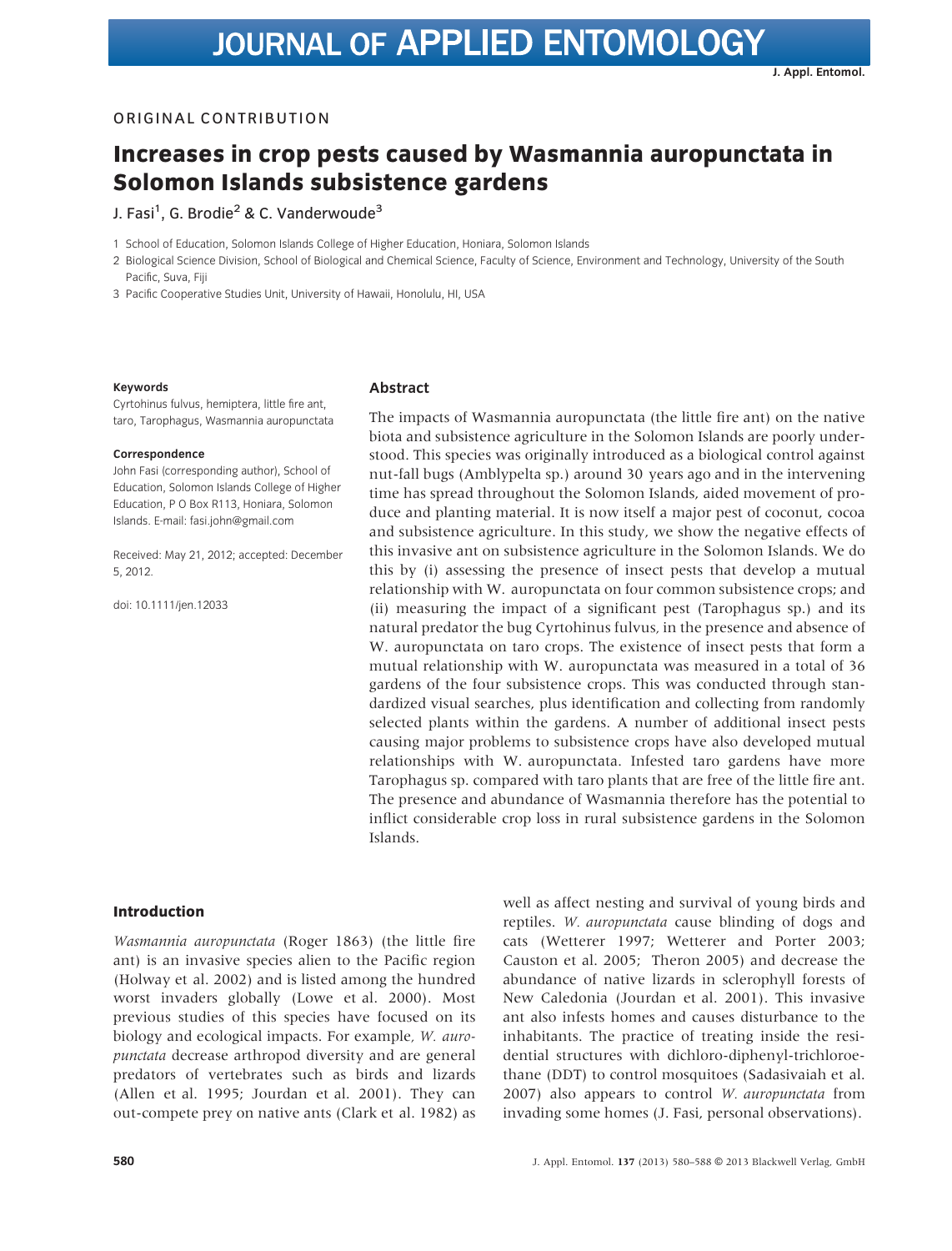In the Solomon Islands, the little fire ant has been responsible for the gradual blindness of domesticated dogs, cats and birds (Fasi et al. 2009). Cornea trauma inflicted on many village dogs by W. auropunctata is common, and dogs rarely live more than 5 years after being stung (Wetterer 1997). Data for non-domestic vertebrates, however, are scarce, and it is more difficult to directly attribute mortality to invasive ant species (Holway et al. 2002).

There are few previous studies describing the impacts of W. auropunctata on agriculture or crops. Introduced into Solomon Islands around 1974 (Ikin 1984), the little fire ant was widely accepted as a biological control against nut-fall bug (Amblypelta sp) in coconut and cocoa (Wetterer 2006). Since that time, it has spread across the Solomon Islands, carried by human movement and transport of commodities.

In the rural areas in the Solomon Islands, the little fire ant is associated with stings and discomfort, and subsistence farmers are often reluctant to work in infested gardens. These 'social' impacts are rarely included in assessments of damage by agricultural agencies (Fasi et al. 2009). Compounding these 'social' impacts, many common crop pests thrive in the presence of invasive ants, especially hemiptera in which ants actively tend for their carbohydrate-rich excretions (Eastwood 2004). For example, honeydew-producing scale insects are greatly increased in the presence of another invasive ant, Anoplolepis gracilipes (Abbott and Green 2007). In the case of the little fire ant, Le Breton et al. (2002) noted it was a well-known pest of agricultural areas and natural ecosystems in New Caledonia. The association between the W. auropunctata and crop-damaging hemipterans was also noted in areas where they were in abundance by Wetterer and Porter (2003).

The actual effect of W. auropunctata on subsistence crops, however, is yet to be fully understood. The common understanding is that crops that produce large quantities of sugary sap are more likely to attract both honeydew-producing hemipterans and the little fire ant. Hemipterans would have the benefit of being protected from their natural predators by these ants and thus result in increased damage to plants. Mutually beneficial associations such as these may be an important, previously unquantified factor promoting the success of some of the major hemipteran pests and thereby playing a major role in crop loss (Helms and Vinson 2003). Often, the impacts of these mutualistic relationships are anecdotal, and little is known about the real impacts on crop productivity this may cause.

In this study, we measured the effects of this mutualism on crop productivity for common subsistence garden crops in the rural areas in the Solomon Islands. We did this by (i) surveying crop pests that may develop mutual relationship with W. auropunctata; and (ii) assessing the role of W. auropuntata on the population density of Tarophagus sp, an important pest of taro and its natural predator.

Colocasia esculenta (Taro) is an important subsistence crop in the Solomon Islands. It provides edible corms and leaves. The corm is especially important because it can be stored for later consumption, unlike many other crops that must be consumed quickly after harvest. Additionally, it has a high cultural value, often featuring in ceremonial gift-giving ceremonies. Productivity of this crop is affected by two important crop-specific pests: Papuana woodlarkiana Montrouzier (the Taro Beetle) and Tarophagus sp. (the Taro Planthopper). Tarophagus sp. damages the edible leaves, reduces plant vigour and is implicated in the spread of pathogens and viruses such as alomae and bobone. These viruses cause wilting and stunted growth in affected plants (Matthews 2003).

## Material and Methods

#### Study area: Makira Island (San Cristobal)

This study was conducted in the district of Bauro on the island of Makira (formerly referred to as San Cristobal) in the Solomon Islands. The islands are located within 12°S of the equator and more than 1500 km from the nearest continent (Government of Solomon Islands, 2009). There are six major islands within the archipelago (fig. 1) with approximately 900 smaller volcanic islands and coral atolls. Major islands are characterized by steep mountain ranges with dense tropical forest. The island of Makira is located at 10.60°S 161.85°E. It is 140 km long and between 12 and 40 km wide with a land area of 3100 sq km and the highest point above sea level at 1250 m (Allen et al. 2006). Makira is the fourth largest island of the Solomon Islands archipelago (Petterson et al. 1998) and has a wet tropical climate characterized by high humidity and uniform hot temperatures, which are occasionally tempered by sea breezes. We conducted the study from January to February and from April to May 2008.

Four study sites were selected: two in villages infested with W. auropunctata and two in villages that were uninfested. Each village was separated by more than 2 km, ensuring independent sampling locations (fig. 1). The infested villages were located closer to the coastline and were at a lower elevation than the uninfested villages (approximately 50 m. a.s.l. vs. approximately 400 m. a.s.l.).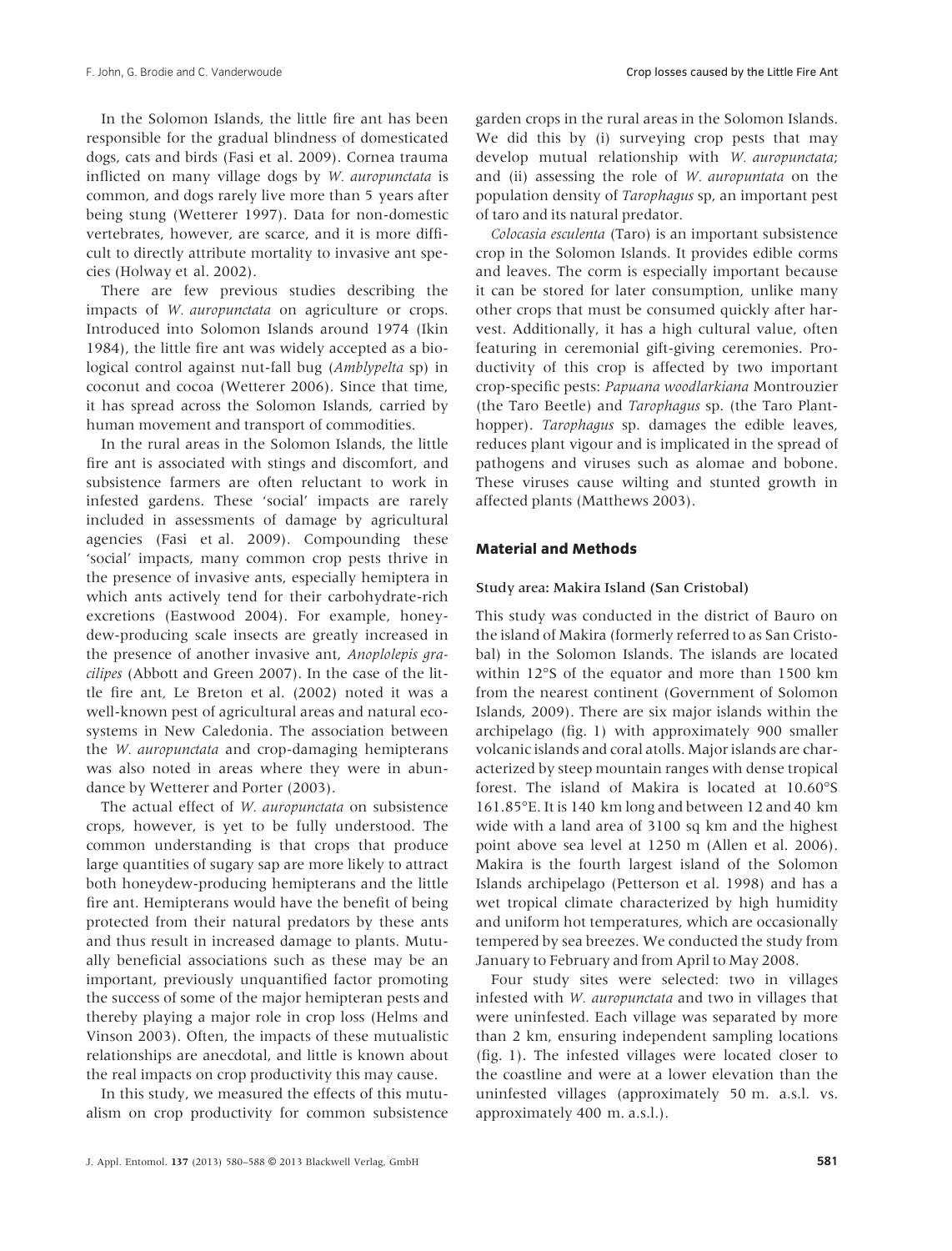

# Surveying crop pests that develop mutual relationship with Wasmannia auropunctata

Four common subsistence crops, cassava (Manihot esculenta), sweet potato (Ipomea batatas), taro (Colocasia esculenta) and yam (Dioscorea spp.), were surveyed for crop pests and associations with W. auropunctata. Within study areas, taro gardens were grouped into four different locations. Each location was separated by over 2 km. Within each location, taro plots (gardens) were separated by about 100 m. A total of 56 taro gardens were selected: half infested with LFA and the other half free of LFA. Within each taro plot, 25 taro plants were randomly selected, and standardized visual identification and recording for Tarophagus sp and its natural enemy C. fulvus was conducted. The size of gardens varied considerably from  $80 \text{ m}^2$  to  $322 \text{ m}^2$ . To allow for equal or similar dimensions among all the gardens surveyed, the actual sampling area within each garden was standardized to approximately 80 m<sup>2</sup> (8  $\times$  10 m). Following Jourdan et al. (2001) and Lester et al. (2003), we determined the presence or absence of hemipterans (aphids, mealy bug, scale insects or whiteflies) tended by W. auropunctata, as well as other insects (most of them being crop pests). This was conducted by systematic visual searching for 30-min duration at each location, identification and collection. A relationship between an ant species and hemipterans was defined as established if the ants



were observed collecting the exudates from the hemipterans or seen to be congregating around them (Lester et al. 2003).

The results of this survey were tabulated against the crops they were associated with. Insects were identified to genus (species if possible) and common names assigned using nomenclature provided by Borror and White (1970) and French (2006), as well as by cross reference to insect collections held at the Biology Division, University of the South Pacific. Pest status was determined using information provided by Borror and White (1970). The insects that were tended by W. auropunctata were categorized according to their status as crop pests. Finally, all the insect species were classified as either having a known mutualistic relationship with W. *auropunctata*, or not, using field notes taken during direct observation.

# Assessing a significant pest of Colocasia esculenta and its natural predator

Measuring the possible impact of W. auropunctata on subsistence crops was conducted by correlating the abundance of W. auropunctata with those of Tarophagus sp (a pest of taro) and Cyrtohinus fulvus (a natural predator of Tarophagus sp.) on taro plants. This was undertaken to determine whether W. auropunctata changed the relationship or abundance of Tarophagus sp and C. fulvus, thereby changing rates of phytophagy on the crop.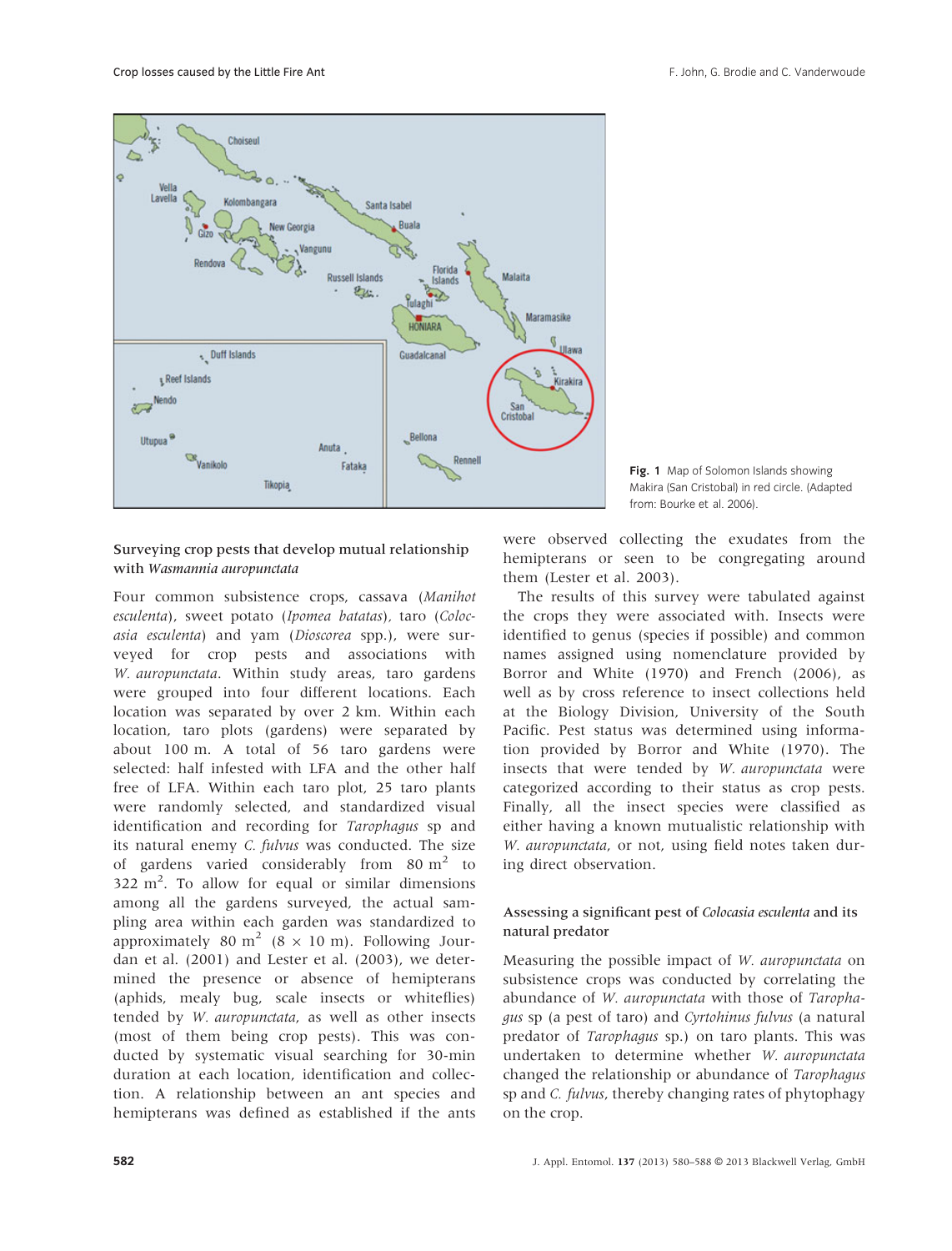At each village, seven taro gardens were selected, each approximately 100 m apart from the others. These gardens constituted plots. Twenty-five taro plants of approximately equal size were randomly selected within each garden for measuring insect abundance. On each plant the number of W. auropunctata, Tarophagus sp. and C. fulvus was counted. An independent sample t-test using SPSS version 16 (SPSS, Inc., 2009, Chicago, IL) was conducted to determine whether any significant differences between abundances existed.

#### Results

## Relationships between the little fire ant and other insects

Twenty different insect species were found on the four subsistence crops studied (table 1). The insect assemblages on each crop were different. Eleven crop pests were recorded on potato, six on yam and five on cassava and taro (table 1). The majority of insect species found overall were from the order Hemiptera. Of the twenty insect species found, eight were had a putative mutualism with *W. auropunctata* (table 2). All eight of these insects are recognized crop pests. Six insects (Bemisia sp., Planococcus citri, Planococcus dioscoreae, 2 species of Aleurodicus sp. and Tarophagus sp.)

Table 1 Common insects found in different subsistence crops at lowland garden sites

| Insect species         | Order       | Common name         | Crop    |
|------------------------|-------------|---------------------|---------|
| Atractomorpha sp       | Orthoptera  | Grasshopper         | P.Y     |
| Valanga sp             | Orthoptera  | Grasshopper         | P, Y    |
| Cyrtohinus fulvus      | Heteroptera | Leafhopper          | Τ       |
| Riptortus sp           | Hemiptera   | Pod-sucking bug     | P       |
| Podisus maculiventris  | Hemiptera   | Spine soldier bug   | P       |
| Jalysus wickhami       | Hemiptera   | Stilt bug           | P, Y    |
| Bemisia sp             | Hemiptera   | Whitefly            | P       |
| Planococcus citri      | Hemiptera   | Mealybug            | C, T, Y |
| Aleurodicus sp         | Hemiptera   | Whitefly            | C, Y    |
| Leptoglossus phyllopus | Hemiptera   | Leaf-footed bug     | C       |
| Tarophagus sp          | Hemiptera   | Planthopper         | T       |
| Planococcus dioscoreae | Hemiptera   | Mealybug            | Υ       |
| Cyclas formicarius     | Coleoptera  | Sweet potato weevil | P       |
| Hippodamia sp          | Coleoptera  | Ladybird            | P       |
| Henosepilachna sp      | Coleoptera  | Ladybird            | P       |
| Otiorhynchus sp        | Coleoptera  | Snout beetle        | P       |
| Aspidomorpha sp        | Coleoptera  | Tortoise beetle     | P       |
| Sanninoidea sp         | Lepidoptera | Tree borer          | C       |
| Spodoptera litura      | Lepidoptera | Cluster worm        | C, T    |
| Hippotion celerio      | Lepidoptera | Taro hornworm       | Т       |

P, potato; C, cassava; T, taro; Y, yam.

are hemipterans, and two (Spodoptera sp. and Hippotion sp.) are lepidopterans in the larval stage. A Bemisia sp. was also found on potato gardens; Planococcus citri, Aleurodicus sp. and Spodoptera sp. were found on cassava; Tarophagus sp., Planococcus citri, Spodoptera sp. and Hippotion sp were found on taro; and Planococcus citri, Planococcus dioscoreae and Aleurodicus sp were found on yam. Other serious crop pests did not exhibit ant mutualism including the sweet potato weevil (Cyclas formicarius) and two species of unidentified grasshopper (table 2). In total, ten different insect species found on potato did not appear to be tended by ants. This compares with only two in each of the other three crops (table 1). In contrast, only one anttended insect species was observed in potato crops compared with three in cassava crops, four in taro crops and three in yam crops (table 2).

## Effect of Wasmannia auropunctata on abundance of Tarophagus sp and Cyrtohinus fulvus

We selected one plant pest (Tarophagus sp.) and its natural predator Cyrtohinus fulvus for closer study. A mean of 50.0 (SE  $\pm$  4) Tarophagus sp. adults were recorded per taro plant in W. auropounctata-infested gardens. This was compared with only  $18.0 \pm 1$ adults in uninfested gardens  $(t<sub>(54)</sub> = 7.1, P < 0.05)$ . In contrast, the mean number of C. fulvus per plant was similar in infested gardens  $(3.5 \pm 0.4$  per plant compared with  $4.2 \pm 0.3$  in uninfested gardens) (fig. 2). This difference was not statistically different  $(t_{(54)} = -1.61, P = 0.11).$ 

## Discussion

# Relationship between Wasmannia auropunctata and other insects

In this study, six hemipteran species exhibited mutual relationships with W. auropunctata on four subsistence crops. According to Styrsky and Eubanks (2007), such relationships are an example of food-for-protection mutualism and are common between ants (Formicidae) and honeydew-producing insects in the hemipteran suborders Sternorrhyncha (particularly the aphids, whiteflies, scales and mealy bugs) and Auchenorrhyncha (particularly the leafhoppers). The six ant-tended hemipteran species in this study are all common crop pests (French 2006) and are from the two hemipteran suborders listed above.

This mutualistic behaviour is common and widespread in agricultural production systems (Way and Khoo 1992). The presence of a large number of host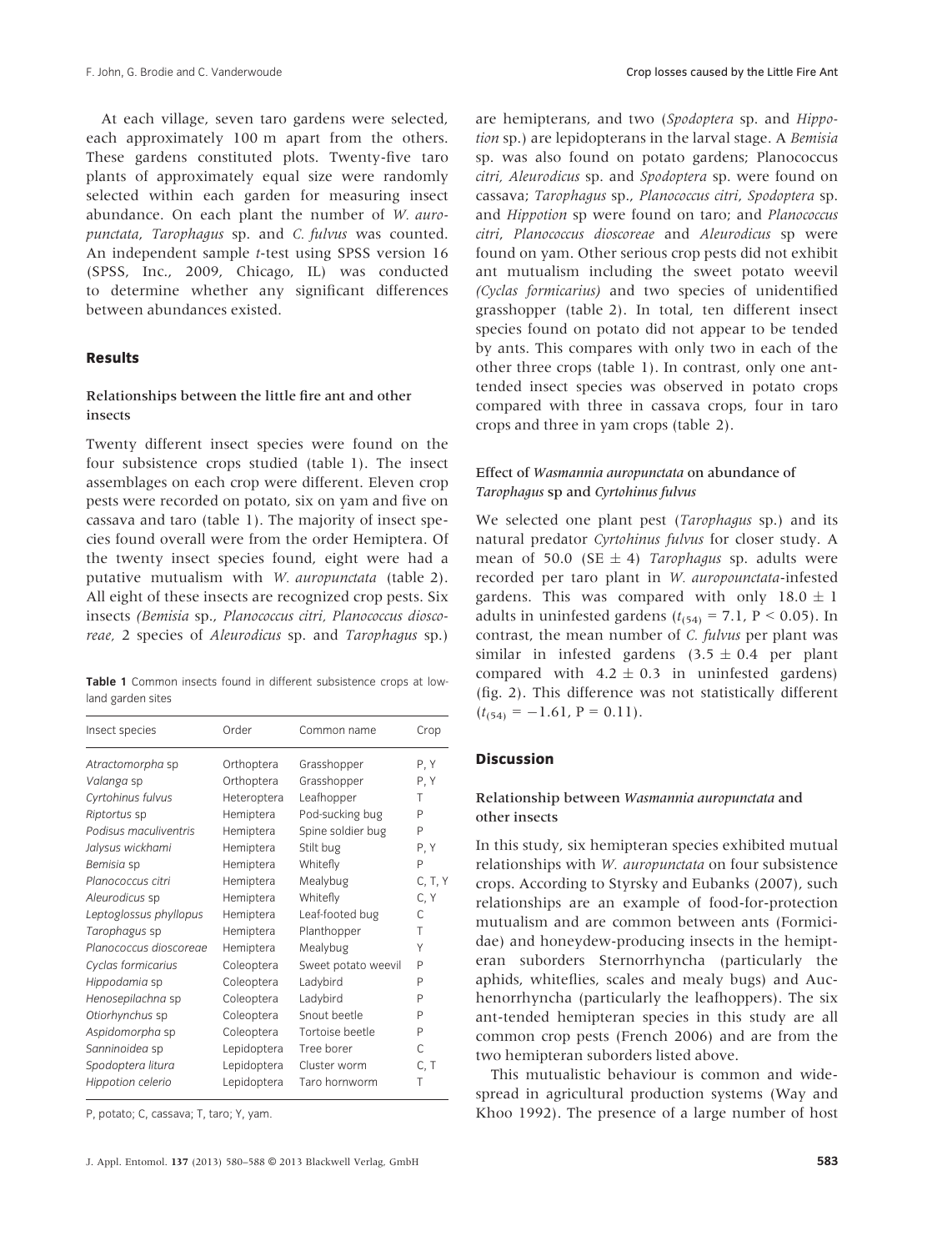#### Crop losses caused by the Little Fire Ant

| F. John, G. Brodie and C. Vanderwoude |  |
|---------------------------------------|--|
|---------------------------------------|--|

| Crops/Insect species   | Order       | Common name         | Pest Status | Observed<br>relationship |
|------------------------|-------------|---------------------|-------------|--------------------------|
| Potato                 |             |                     |             |                          |
| Cyclas formicarius     | Coleoptera  | Sweet potato weevil | $^{+}$      |                          |
| Hippodamia sp          | Coleoptera  | Ladybird            |             |                          |
| Henosepilachna sp      | Coleoptera  | Ladybird            | $+$         |                          |
| Otiorhynchus sp        | Coleoptera  | Snout beetle        | $^{+}$      |                          |
| Aspidomorpha sp        | Coleoptera  | Tortoise beetle     | $\ddot{}$   |                          |
| Riptortus sp           | Hemiptera   | Pod-sucking bug     | $^{+}$      |                          |
| Podisus maculiventris  | Hemiptera   | Spine soldier bug   |             |                          |
| Jalysus wickhami       | Hemiptera   | Stilt bug           |             |                          |
| Bemisia sp             | Hemiptera   | Whitefly            | $^{+}$      | $+$                      |
| Atractomorpha sp       | Orthoptera  | Grasshopper         | $^{+}$      |                          |
| Valanga sp             | Orthoptera  | Grasshopper         | $^{+}$      |                          |
| Cassava                |             |                     |             |                          |
| Planococcus citri      | Hemiptera   | Mealybug            | $^{+}$      | $+$                      |
| Aleurodicus sp         | Hemiptera   | Whitefly            | $^{+}$      | $^{+}$                   |
| Leptoglossus phyllopus | Hemiptera   | Leaf-footed bug     | $^{+}$      |                          |
| Sanninoidea sp         | Lepidoptera | Tree borer          | $^{+}$      |                          |
| Spodoptera litura      | Lepidoptera | Cluster worm        | $\ddot{}$   | $+$                      |
| Taro                   |             |                     |             |                          |
| Tarophagus sp          | Hemiptera   | Planthopper         | $^{+}$      | $^{+}$                   |
| Planococcus citri      | Hemiptera   | Mealybug            | $\ddot{}$   | $^{+}$                   |
| Cyrtohinus fulvus      | Hemiptera   | Leafhopper          |             |                          |
| Valanga sp             | Orthoptera  | Grasshopper         | $^{+}$      |                          |
| Spodoptera litura      | Lepidoptera | Cluster worm        | $^{+}$      | $^{+}$                   |
| Hippotion celerio      | Lepidoptera | Taro hornworm       | $\ddot{}$   | $^{+}$                   |
| Yam                    |             |                     |             |                          |
| Planococcus citri      | Hemiptera   | Mealybug            | $^{+}$      | $\! + \!\!\!\!$          |
| Planococcus dioscoreae | Hemiptera   | Mealybug            | $^{+}$      | $^{+}$                   |
| Jalysus wickhami       | Hemiptera   | Stilt bug           | $^{+}$      |                          |
| Aleurodicus sp         | Hemiptera   | Whitefly            | $^{+}$      | $\ddot{}$                |
| Atractomorpha sp       | Orthoptera  | Grasshopper         | $^{+}$      |                          |
|                        |             |                     |             |                          |

 $(+)$ , relationship observed with Wasmannia auropunctata;  $(-)$ , relationship not observed with W. auropunctata;  $(+)$ , insect known to cause damage to crops;  $(-)$ , insect not documented to cause damage to crops.

plants allows an abundance of crop pest species to flourish, and the proximity to human structures provides a vector for the movement of invasive ants into cropping systems (Rowles and Silverman 2009). In the four crops surveyed at the lowland sites, crop damage appeared most severe on young potato plants, cassava plants and the young leaves of taro and yam plants.

Some non-hemipteran insects were also tended by W. auropunctata. For example, two unidentified Lepidoptera caterpillar species collected from taro and cassava plants were seen with several W. auropunctata swarming around them as they were feeding. Myrmecophily is common in lepidoptera (Holldobler and Wilson 1990). The caterpillars may secrete exudates that attract W. auropunctata (Marshall 1999), and at times, in return, the ants protect the caterpillars from natural enemies such as wasps (Devries 1991). The major predators of the two species of caterpillar found



Fig. 2 Mean abundance of Tarophagus sp. and C. fulvus per taro plant sampled.  $\blacksquare$  = uninfested taro plants,  $\blacksquare$  = infested taro plants.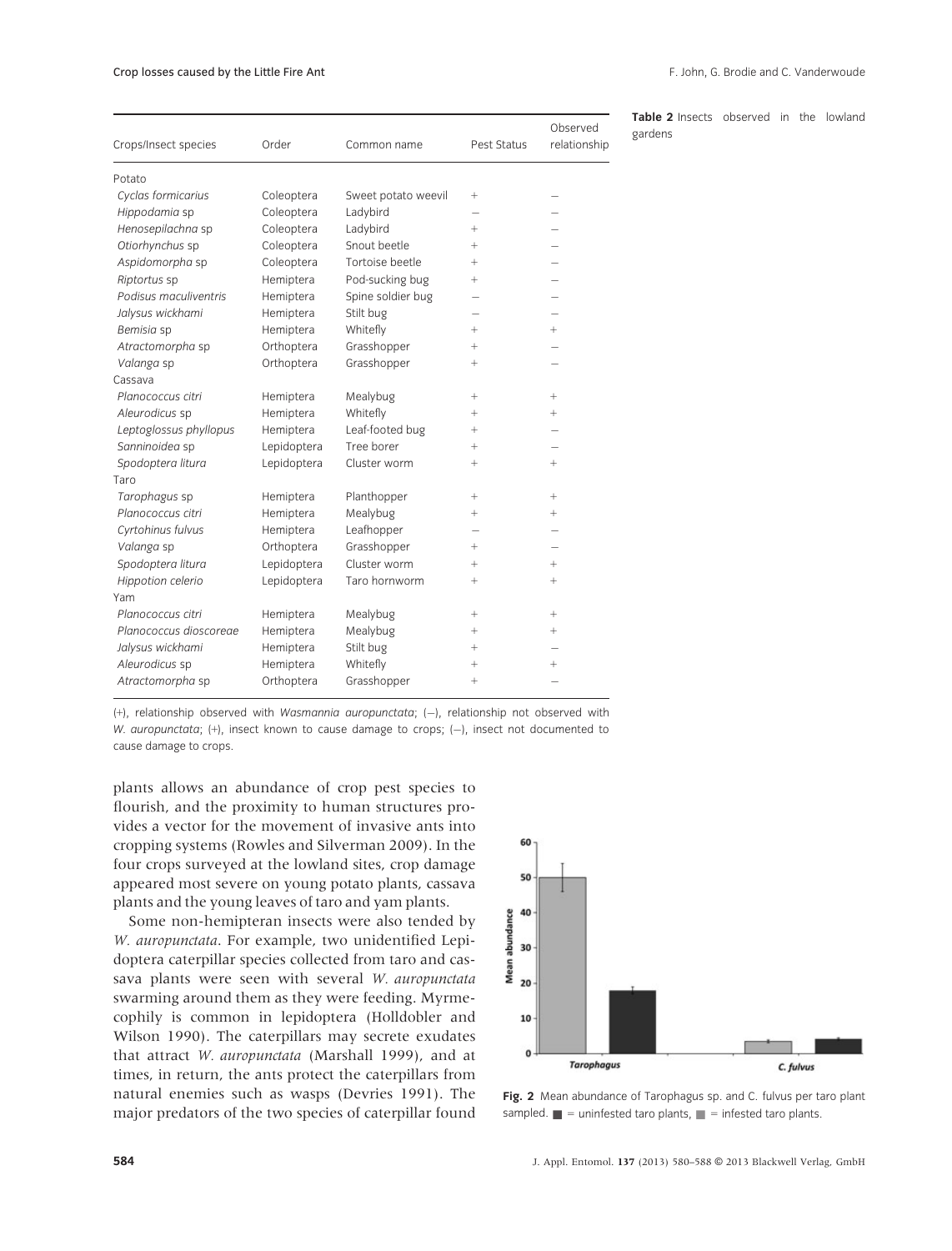in taro and cassava according to Hinckley (1964) and Vargo et al. (1993) are two species of wasp Apanteles sp. and Trichogramma sp. Protection of lepidopteran larvae from such wasps has been previously observed by Devries (1991). In other cases, ants may predate on the larvae rather than protect them (Freitas and Oliveira 1992). While current knowledge on ant– insect relationships focuses primarily on hemipteran insects (Lester et al. 2003; Styrsky and Eubanks 2007), similar relationships with lepidopteran species may also exist, with associated losses in crop productivity. Although it appears the behaviour we observed in this case was mutualistic, further study is needed to confirm this.

Wasmannia auropunctata also congregated in large numbers on the leaves of taro, yam and potato being grazed by grasshoppers (Atractomorpha sp. and Valanga sp.). It is possible that these phytophagous insects damaged the leaf through feeding activity, thus exposing the sugary sap of the plant. This may have attracted W. auropunctata to these leaves and allowed them easier access to the same resources. This behaviour is neither mutualistic nor predatory, but simply convenient for the ants that would consume the same sources of carbohydrates as the herbivores.

Being both ground and arboreal dwelling, W. auropunctata has a three-dimensional foraging strategy and forage for food on leaf litter on the garden floor and also at higher levels on parts of the crop (Jourdan 1997; Vanderwoude et al. 2010). It is very likely that within a crop, *W. auropunctata* may be tending honeydew-producing hemipteran pests at all levels including the stem, leaves, flowers and roots. Hence, the level of insect load being tended by W. auropunctata could be much higher than was estimated by the observations taken in this study.

There is sufficient evidence to show that mutualistic relationships between W. auropunctata and honeydew-producing hemipterans can result in greatly increased densities of these crop pests. This will clearly lead to increased yield losses for crop plants such as those observed in other studies (Delabie 2001; Holway et al. 2002). Accurate determination of insect pests that have mutualistic relationships with *W. auropunctata* in subsistence garden crops is important because it provides a better understanding of (i) pest outbreak dynamics; and (ii) causes of high densities of certain insect pests on subsistence crops. Studies of mutualism dynamics of other invasive ant species are reported more frequently (Buckley 1987; Holway et al. 2002; Renault et al. 2005), and some of these ant species are also common in many food gardens in the Bauro area.

Additional studies of the relationships between W. auropunctata and other plant pests, particularly for aphids, mealy bug and scale insects, may reveal similar relationships affecting crop health.

# Effect of Wasmannia auropunctata on abundance of Tarophagus sp and Cyrtohinus fulvus

Cyrtohinus fulvus is a mirid bug that is found almost exclusively on taro plants (Colocasia esculenta) and other taro species (Matthews 2003). This relationship exists because C. fulvus feeds on the eggs of Tarophagus sp., a pest that is almost exclusively found on taro plants (Waterhouse and Norris 1987). On infested taro plants, the Tarophagus sp. and their eggs appeared to be protected from C. fulvus by W. auropunctata; however, we did not directly observe specific interactions between these two species. This protection disrupts the normal predator–prey relationship and led to the increase in pest densities we observed.

Based on similar studies (Eubanks 2001; Moreira and Del-Claro 2005), we predicted that the abundance of Tarophagus sp. in this study would be significantly higher on taro plants infested with W. auropunctata. This hypothesis proved to be correct as population densities of Tarophagus sp. were substantially greater where W. auropunctata were present. Contrary to other studies that attribute reduction in survival and abundance of hemipteran predators to ant-hemipteran mutualisms (Tedders et al. 1990; Stechmann et al. 1996; Kaplan and Eubanks 2002; Renault et al. 2005), this study did not show the same results for C. fulvus. Predator abundance, as determined by counts of *C. fulvus*, was not lower in infested gardens (3.5 vs. 4.3 mean individuals per plant), despite three times greater prey availability. Population estimates were unchanged, but the proportion of C. fulvus to Tarophagus sp was substantially lower when W. auropunctata were tending Tarophagus. The primary food source for C. fulvus is Tarophagus eggs, and it could be expected there would be more eggs with a higher Tarophagus population. Therefore, an imbalance between predator and prey availability existed.

Although the question of whether W. auropunctata alters C. fulvus abundance remains unanswered, they appeared to be directly responsible for a substantial increase in Tarophagus sp. on taro plants. This may be due to W. auropunctata protecting Tarophagus sp. from its predator (C. fulvus) or by stimulating Tarophagus sp. feeding rate, fecundity and dispersal as found in other ant mutualisms (Bristow 1983; Buckley 1987; Delabie 2001; Billick and Tonkel 2003). Consequently,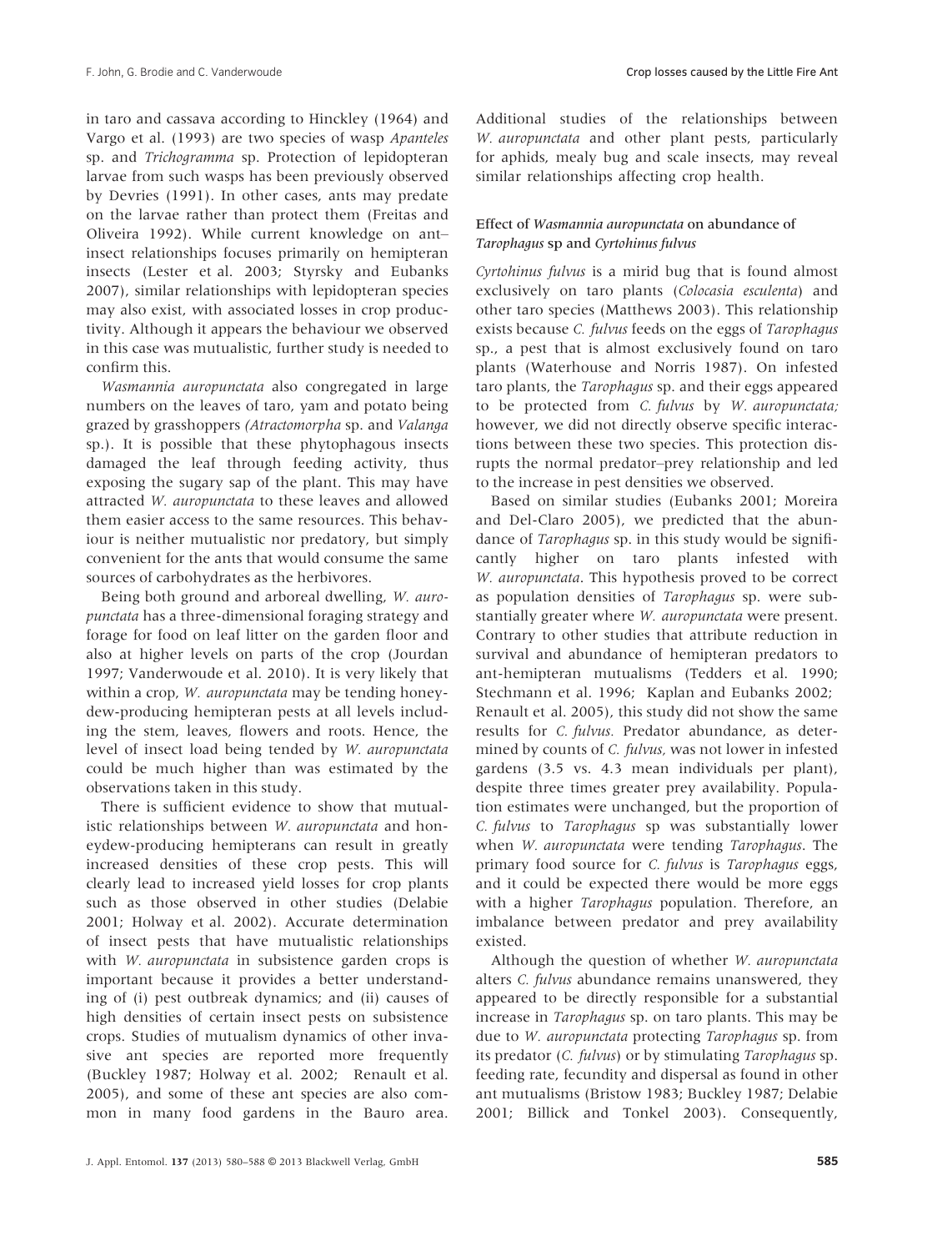W. *auropunctata* may exacerbate the negative effects of honeydew-producing hemipterans on taro plants, which include stunted growth, reduced leaf area and the introduction of plant pathogens, all of which can decrease taro plant productivity (Beattie 1985; Delabie 2001).

Tarophagus sp. benefit from the presence and attendance of W. auropunctata. Del-Claro and Oliveira (2000) also demonstrated increased hemipteran productivity in the presence of tending ants. The mechanism leading to increased abundance is not clear and may be one or a combination of interference, predation or aggressive defence that prevents C. fulvus predation, thus allowing an increase in Tarophagus sp density and resulting crop damage. Regardless of the exact mechanism(s) involved, the presence and abundance of W. auropunctata on taro plants appears to increase Tarophagus abundance.

Decreases in crop productivity directly impact subsistence farmers whose primary purpose for cropping is to supply food to the family or the community on a day-to-day basis. Taro is a particularly important staple in the Solomon Islands, as it is often the most readily available and abundant source of complex carbohydrates. Additionally, it is one of the few crops that can be stored and consumed at a later time. Refrigeration and other forms of food preservation are usually not available so most other food items have to be grown and harvested on a daily basis. A substantial increase in the abundance of the primary crop pest of taro may therefore limit the sustainable production of this important crop.

As W. auropunctata spread further through the Pacific region, crop losses in subsistence gardens will become more common and is expected to be one of the major impacts on island communities. Once established, many communities will be unable to manage this pest because access to appropriate treatment methods is not readily available. The best strategy should be based on prevention and include rigorous biosecurity measures, early detection surveillance, good awareness and outreach programs.

## Conclusion

This study documents common invertebrates found on four subsistence crops in the rural areas in the Solomon Islands that harbour little fire ants. It identifies a number of insects (many of which are pest species) that form mutualistic relationships with W. auropunctata and highlights the association of W. auropunctata with a common pest Tarophagus sp. in the important subsistence crop C. esculenta. This relationship results in an increased population density of Tarophagus sp., and this relationship appears to reduce the effectiveness of its natural predators against the pest which in turn reduces crop fitness and yield.

## Acknowledgements

This study was made possible through funding and support from the following people and organizations which we wish to thank: Research Fund from the Faculty of Science, Technology and Environment, University of the South Pacific, Suva, Fiji. National Training Unit, Ministry of Education and Human Resources Development, Honiara, Solomon Islands. Solomon Islands College of Higher Education, Honiara, Solomon Islands. The Communities and Farmers of Bauro District, Makira Province, Solomon Islands, who allowed us to carry out the study on the land and crops.

## References

- Abbott KL, Green PT, 2007. Collapse of an ant–scale mutualism in rainforest on Christmas Island. Oikos 116, 1238–1246.
- Allen CR, Lutz SR, Demarais S, 1995. Red imported Fire ants impacts on Northern Bobwhite populations. Ecol. Appl. 5, 632–638.
- Allen MG, Bourke RM, Evans BR, Iramu E, Maemouri RK, Mullen BF, Pollard AA, Wairiu M, Watoto C, Zotalis S, 2006. Solomon Islands Smallholder Agriculture Study. Vol. 4: Literature Review: A Brief National Assessment of the Agriculture Sector. http://www.ausaid.gov.au/ Publications/Documents/solomon\_study\_vol5.pdf [accessed on December 2012].
- Beattie AJ, 1985. The evolutionary ecology of ant-plant mutualisms. Cambridge University Press, Cambridge, UK.
- Billick I, Tonkel K, 2003. The relative importance of spatial vs. temporal variability in generating a conditional mutualism. Ecology 84, 289–295.
- Borror DJ, White RE, 1970. A field guide to insects. Houghton Mifflin Company, USA.
- Bourke RM, McGregor A, Allen GM, Evans BR, Mullen BF, Pollard AA, Wairiu M, Zotalis S, 2006. Solomon Islands smallholder agriculture study. Commonwealth of Australia, Canberra.
- Bristow CM, 1983. Treehoppers transfer parental care to ants: a new benefit of mutualism. Science 220, 532–533.
- Buckley RC, 1987. Interactions involving plants, homoptera and ants. Annu. Rev. Ecol. Syst. 18, 111–135.
- Causton CE, Sevilla CR, Porter SD, 2005. Eradication of the Little Fire Ant, Wasmannia auropunctata (Hymenoptera: Formicidae), from Marchena Island, Galapagos: on the edge of success. Fla. Entomol. 88, 159–168.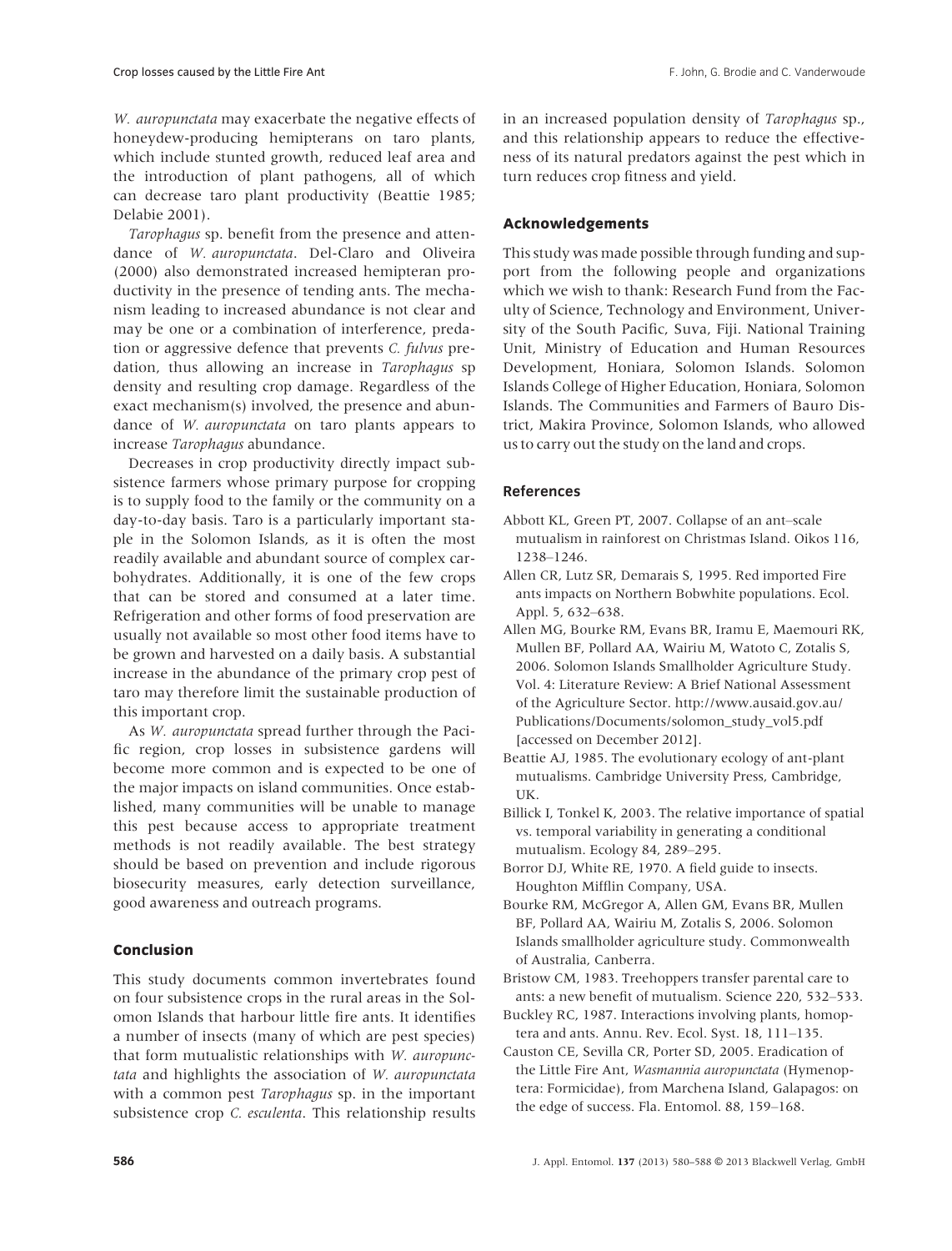Clark DB, Guayasamin C, Pazmino O, Donoso C, Villacis Y, 1982. The tramp ant Wasmannia auropunctata: autecology and effects on ant diversity on Santa Cruz Island, Galapagos. Biotropica 14, 196–207.

Delabie JHC, 2001. Trophobiosis between Formicidae and Hemiptera (Sternorrhyncha and Auchenorrhyncha): an overview. Neotrop. Entomol. 30, 501–516.

Del-Claro K, Oliveira PS, 2000. Conditional outcomes in a neotropical treehopper – ant association: temporal and species – specific variation in ant protection and homopteran fecundity. Oecologia 124, 156–165.

Devries PJ, 1991. Mutualism between Thisbe irenea butterflies and ants, and the role of ant ecology in the evolution of larval-ant associations. Biol. J. Linn. Soc. 43, 179–195.

Eastwood R, 2004. Successive replacement of tending ant species at aggregations of scale insects (Hemiptera: Margarodidae and Eriococcidae) on Eucalyptus in south-east Queensland. Aust. J. Entomol. 43, 1–4.

Eubanks MD, 2001. Estimates of the direct and indirect effects of red imported fire ants on biological control in field crops. Biol. Control 21, 35–43.

Fasi J, Brodie G, Markwell T, 2009. Quantifying the dominance of the little fire ant (Wasmannia auropunctata) and its effect on crops in the Solomon Islands. Proceedings from the Pacific Science Inter-congress, Tahiti, 2nd – 6th March, 2009.

Freitas AVL, Oliveira PS, 1992. Biology and behavior of the neotropical butterfly Eunica bechina (Nymphalidae) with special reference to larval defence against ant predation. J. Res. Lep. 31, 1–11.

French BR, 2006. Insect Pests of Food Plants of Papua New Guinea: A compendium. Papua New Guniea. http:// www.foodplantsinternational.com [accessed on March 2011].

Helms KR, Vinson SB, 2003. Apparent facilitation of an invasive mealybug by an invasive ant. Insectes Soc. 50, 403–404.

Hinckley DA, 1964. Ecological notes on the larvae of some pyraloid moths in Fiji. Pac. Insects 6, 234–241.

Holldobler B, Wilson EO, 1990. The ants. Springer-Verlag, USA.

Holway DA, Lach L, Suarez AV, Tsutsui ND, Case TJ, 2002. The causes and consequences of ant invasions. Annu. Rev. Ecol. Syst. 33, 181–233.

Ikin R, 1984. Cocoa tree-ant. Quarterly Newsletter. FAO. Asia Pacific Plant Protection Commission 27: 8.

Jourdan H, 1997. Threats on Pacific islands: the spread of the tramp ant Wasmannia auropunctata (Hymenoptera: Formicidae). Pac. Cons. Biol. 3, 61–64.

Jourdan H, Sadlier RA, Bauer AM, 2001. Little fire ant invasion (Wasmannia auropunctata) as a threat to New Caledonia lizards: evidence from a sclerophyll forest (Hymenoptera: Formicidae). Sociobiology 38, 283–301.

Kaplan I, Eubanks MD, 2002. Disruption of cotton aphid (Homoptera: Aphididae) - natural enemy dynamics by red imported fire ants (Hymenoptera: Formicidae). Environ. Entomol. 31, 1175–1183.

Le Breton J, Chazeau J, Dejean A, 2002. Field experiments to assess the use of repellent substances by Wasmannia auropunctata (Formicidae: Myrmicinae) during food exploitation. Sociobiology 20, 437–442.

Lester JP, Baring CW, Longson CG, Hartley S, 2003. Argentine and other ants (Hymenoptera: Formicidae) in New Zealand horticultural ecosystem: distribution, hemipteran hosts and review. New Zeal. Entomol. 26, 79–89.

Lowe SM, Browne S, Boudjelas S, De Poorter M, 2000. 100 of the World's Worst Invasive Alien Species: a Selection from the Global Invasive Species Database. International Union for Conservation of Nature (IUCN), Auckland, New Zealand.

Marshall K, 1999. Eunica bechina (Nymphalidae): biology, behavior, and larval defense. www.colostate.edu [accessed on May 2011].

Matthews PJ, 2003. Taro planthoppers (Tarophagus sp.) in Australia and the origins of taro (Colocasia esculenta) in Oceania. Archaeol. Ocean. 38, 192–202.

Moreira VSS, Del-Claro K, 2005. The outcomes of an ant–treehopper association on Solanum lycocarpum St. Hill: increased membracid fecundity and reduced damage by chewing herbivores. Neotrop. Entomol. 34, 881–887.

Petterson MG, Magu R, Mason A, Mahoa H, Tolia D, Neal CR, Mahoney JJ, 1998. A first geological map of Makira, Solomon Islands: Stratigraphy and Tectonic implications. SOPAC Technical Bulletin 11. Pacific Minerals in the New Millennium – The Jackson Lum Volume (p 145 – 162).

Renault CK, Buffa LM, Delfino MA, 2005. An aphid-ant interaction: effects on different trophic levels. Ecol. Res. 20, 71–74.

Rowles AD, Silverman J, 2009. Carbohydrate supply limits invasion of natural communities by Argentine ants. Oecologia 161, 161–171, www.springlink.com/content/ b7632131011k530/ DOI: 10.1007/s00442-009-1368z.

Sadasivaiah S, Tozan Y, Breman JG, 2007. Dichlorodiphenyltrichloroethane (DDT) for indoor residual spraying in Africa: how can it be used for malaria control. Am. J. Trop. Med. Hyg. 77, 249–263.

Stechmann DH, Völkl W, Starý P, 1996. Ant-attendance as a critical factor in the biological control of the banana aphid Pentalonia nigronervosa Coq. (Hom. Aphididae) in Oceania. J. Appl. Entomol. 120, 119–123.

Styrsky DJ, Eubanks DJ, 2007. Ecological consequences of interactions between ants and honey-producing insects. Proc. Roy. Soc. B-Biol. Sci 274, 151–164.

Tedders WL, Reilly CC, Wood BW, Morrison RK, Lofgren CS, 1990. Behavior of Solenopsis invicta (Hymenoptera: Formicidae) in pecan orchards. Environ. Entomol. 19, 44–53.